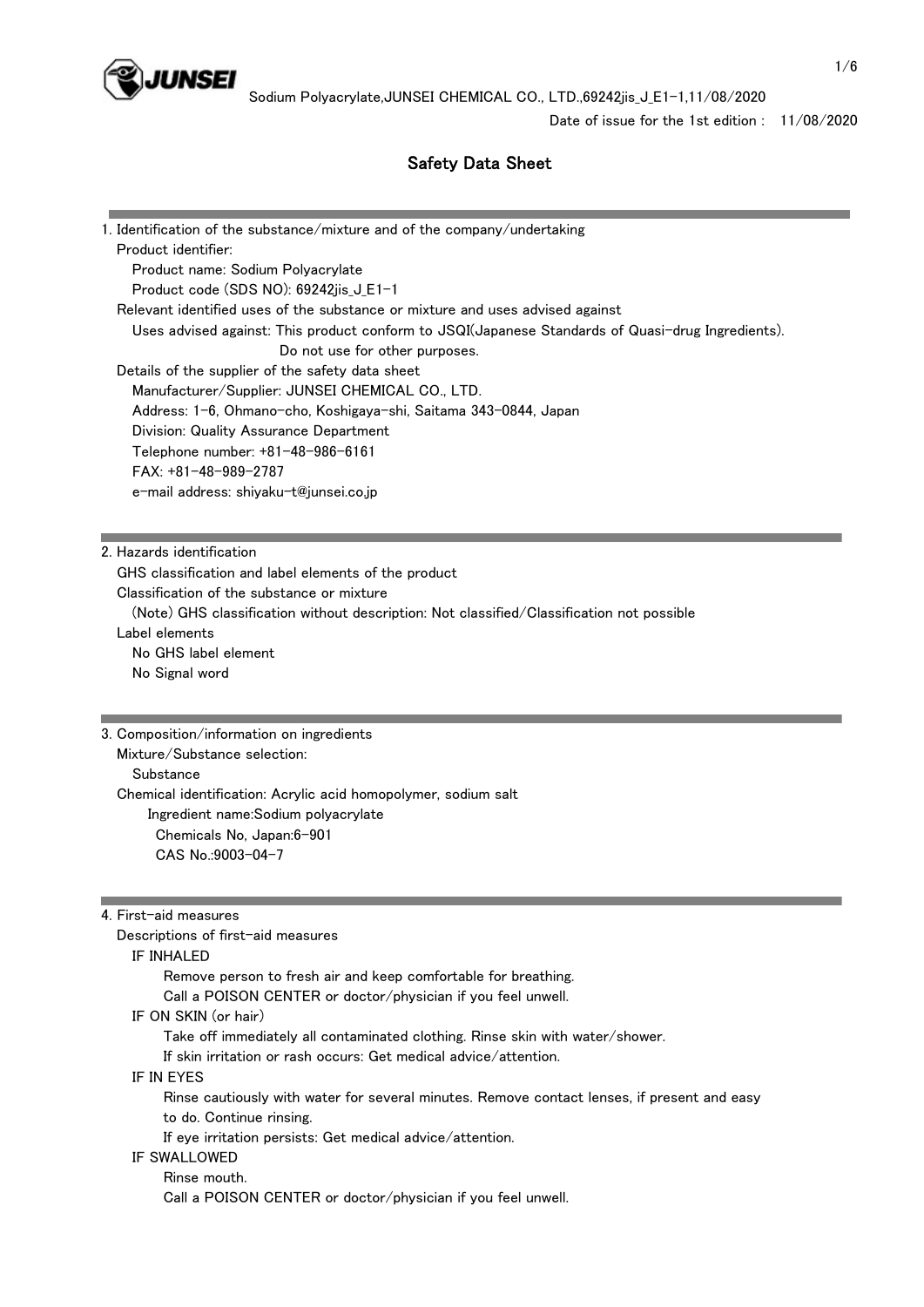

## Sodium Polyacrylate,JUNSEI CHEMICAL CO., LTD.,69242jis J E1-1,11/08/2020

Most important symptoms and effects, both acute and delayed

(Symptoms when inhalation or ingestion)

Cough.

 (Symptoms when skin and/or eye contact) Redness of the eyes.

5. Fire-fighting measures

#### Extinguishing media

Suitable extinguishing media

 In case of fire, use alcohol-resistant foam, dry powder, CO2, water in large amounts to extinguish.

Unsuitable extinguishing media data is not available.

Specific hazards arising from the substance or mixture

## Containers may explode when heated.

Fire may produce irritating, corrosive and/or toxic gases.

## Advice for firefighters

Specific fire-fighting measures

Evacuate non-essential personnel to safe area.

Special protective equipment and precautions for fire-fighters

Wear fire/flame resistant/retardant clothing.

Wear protective gloves/protective clothing/eye protection/face protection.

 Firefighters should wear self-contained breathing apparatus with full face peace operated positive pressure mode.

6. Accidental release measures

 Personnel precautions, protective equipment and emergency procedures Ventilate area until material pick up is complete. Wear proper protective equipment. Environmental precautions Avoid release to headsprings, rivers, lakes, ocean and groundwater. Methods and materials for containment and cleaning up Sweep up, place in a bag and hold for waste disposal. Preventive measures for secondary accident Collect spillage.

## 7. Handling and storage

| Precautions for safe handling                                                                                                                                                                                                  |
|--------------------------------------------------------------------------------------------------------------------------------------------------------------------------------------------------------------------------------|
| Preventive measures                                                                                                                                                                                                            |
| (Exposure Control for handling personnel)                                                                                                                                                                                      |
| Avoid breathing dust/fume/gas/mist/vapors/spray.                                                                                                                                                                               |
| (Protective measures against fire and explosion)                                                                                                                                                                               |
| Keep away from heat/sparks/open flames/hot surfaces. - No smoking.                                                                                                                                                             |
| (Exhaust/ventilator)                                                                                                                                                                                                           |
| Exhaust/ventilator should be available.                                                                                                                                                                                        |
| (Safetv treatments)                                                                                                                                                                                                            |
| Avoid contact with skin.                                                                                                                                                                                                       |
| Avoid contact with eyes.                                                                                                                                                                                                       |
| Safety Measures                                                                                                                                                                                                                |
| Wear protective gloves, protective clothing or face protection.                                                                                                                                                                |
| Use personal protective equipment as required.                                                                                                                                                                                 |
| AAN aan aan dalama dagaal dadka dagaal dagaal dagaal dagaal dagaal dagaal dagaal dagaal dagaal dagaal dagaal dagaal dagaal dagaal dagaal dagaal dagaal dagaal dagaal dagaal dagaal dagaal dagaal dagaal dagaal dagaal dagaal d |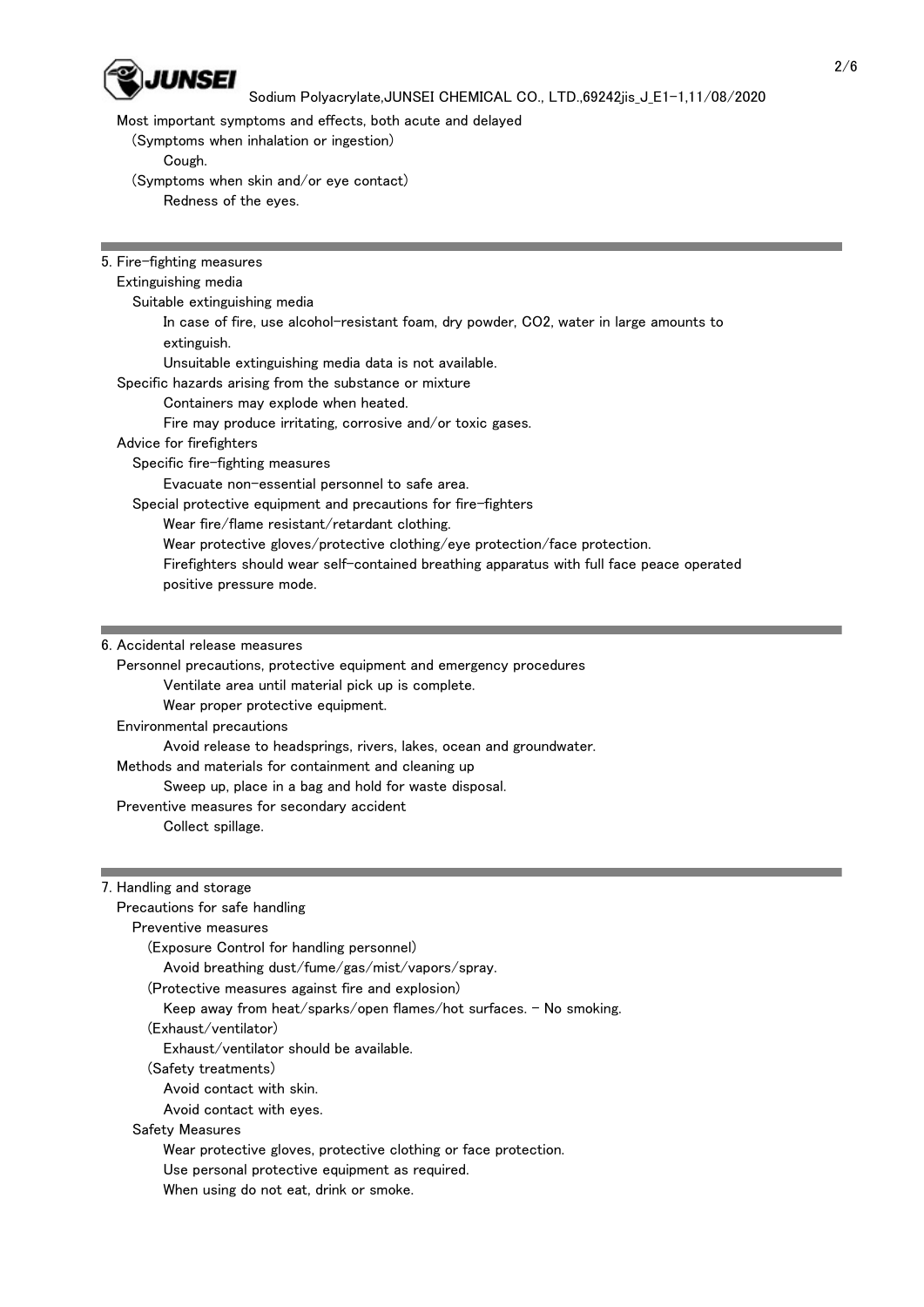

Sodium Polyacrylate,JUNSEI CHEMICAL CO., LTD.,69242jis J E1-1,11/08/2020

Any incompatibilities

Oxidizing agents should not be mixed with the chemicals.

Storage

Conditions for safe storage

Store in a well-ventilated place. Keep container tightly closed.

Keep cool. Protect from sunlight.

Container and packaging materials for safe handling data is not available.

8. Exposure controls/personal protection Control parameters Control value in MHLW is not available.

Adopted value

Adopted value in JSOH is not available.

Adopted value in ACGIH is not available.

OSHA-PEL value is not available.

NIOSH-REL value is not available.

Exposure controls

Appropriate engineering controls

Do not use in areas without adequate ventilation.

Eye wash station should be available.

Washing facilities should be available.

Individual protection measures

Respiratory protection

Wear respiratory protection.

Hand protection

Wear protective gloves.

 Consult with your glove and/or personnel equipment manufacturer for selection of appropriate compatible materials.

## Eye protection

Wear safety glasses with side-shields.

Wear eye/face protection.

Skin and body protection

Wear impervious clothing and boots in case of repeated or prolonged treatment.

#### 9. Physical and Chemical Properties

 Information on basic physical and chemical properties Physical state: Powder Color: White Odor: None Odor threshold data is not available. Melting point/Freezing point data is not available. Boiling point or initial boiling point data is not available. Boiling range data is not available. Flammability (gases, liquids and solids) data is not available. Lower and upper explosion limit/flammability limit data is not available. Flash point data is not available. Auto-ignition temperature data is not available. Decomposition temperature data is not available. Self-Accelerating Decomposition Temperature/SADT data is not available. pH data is not available. Dynamic viscosity data is not available.

Kinematic viscosity data is not available.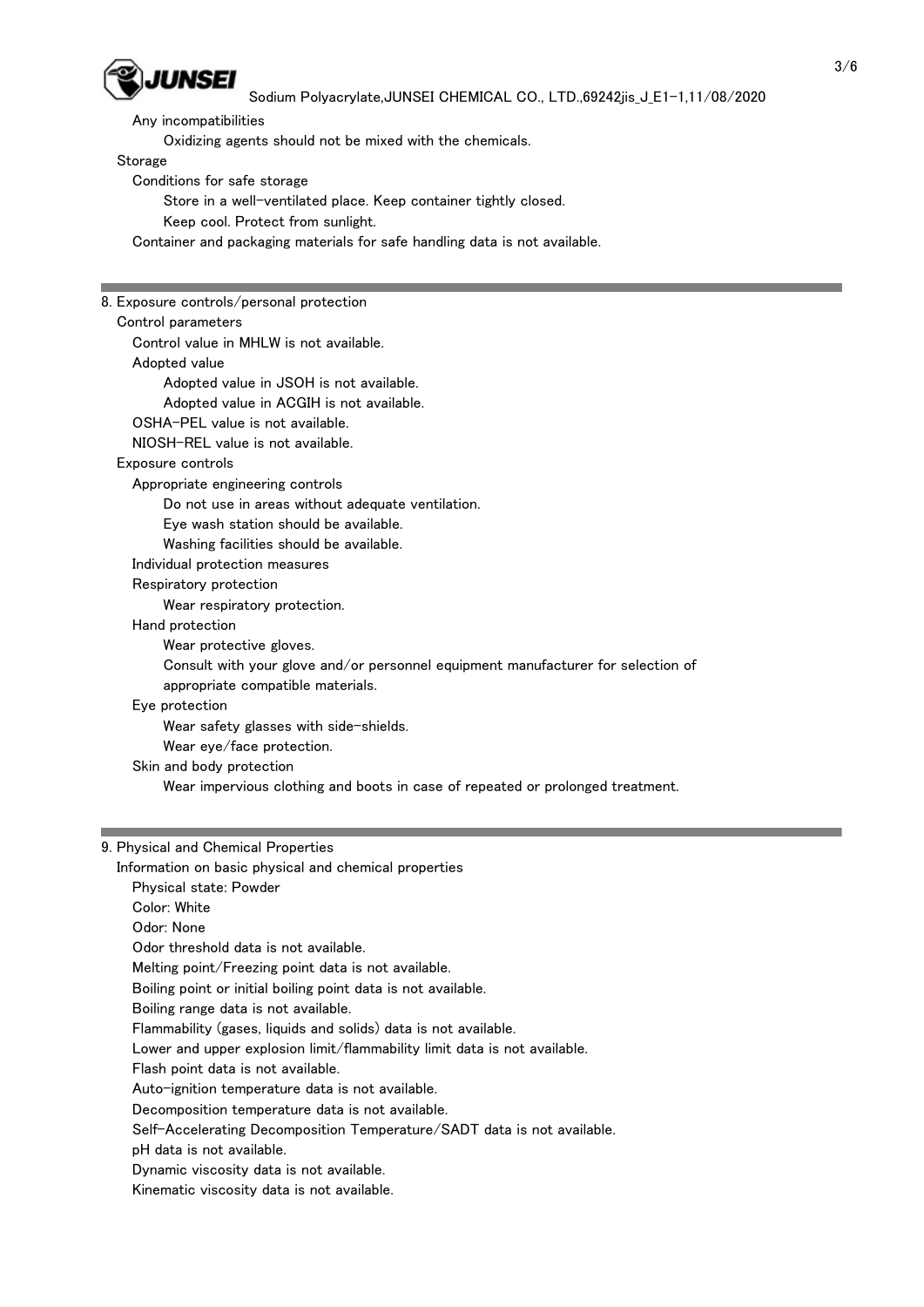

## Sodium Polyacrylate,JUNSEI CHEMICAL CO., LTD.,69242jis J E1-1,11/08/2020

Solubility:

 Solubility in water: good Solubility in solvent data is not available. n-Octanol/water partition coefficient data is not available. Vapor pressure data is not available. Vapor density data is not available. VOC data is not available. Evaporation rate data is not available. Density and/or relative density:  $1.1 \sim 1.4$ g/cm3 Relative vapor density (Air=1) data is not available. Relative density of the Vapor/air - mixture at  $20^{\circ}C$  (Air = 1) data is not available. Critical temperature data is not available. No Particle characteristics data is not available.

#### 10. Stability and Reactivity

**Reactivity** 

Reactivity data is not available.

Chemical stability

Stable under normal storage/handling conditions.

Hygroscopic.

Possibility of hazardous reactions

Dust explosion possible if in powder or granular form, mixed with air.

If dry, it can be charged electrostatically by swirling, pneumatic transport, pouring, etc.

Reacts violently with oxidants. This generates fire and explosion hazard.

Conditions to avoid

Contact with incompatible materials.

Open flames. Heat. Moisture

#### Incompatible materials

Oxidizing agents

 Hazardous decomposition products Carbon oxides, Sodium oxides

## 11. Toxicological Information

 Information on toxicological effects Acute toxicity Acute toxicity (Oral), Product rat LD50 >40g/kg (chem ID plus) Irritant properties Skin corrosion/irritation data is not available. Serious eye damage/irritation data is not available. Allergenic and sensitizing effects data is not available. Mutagenic effects data is not available. Carcinogenic effects data is not available. Reproductive toxicity data is not available. STOT STOT-single exposure data is not available. STOT-repeated exposure data is not available.

Aspiration hazard data is not available.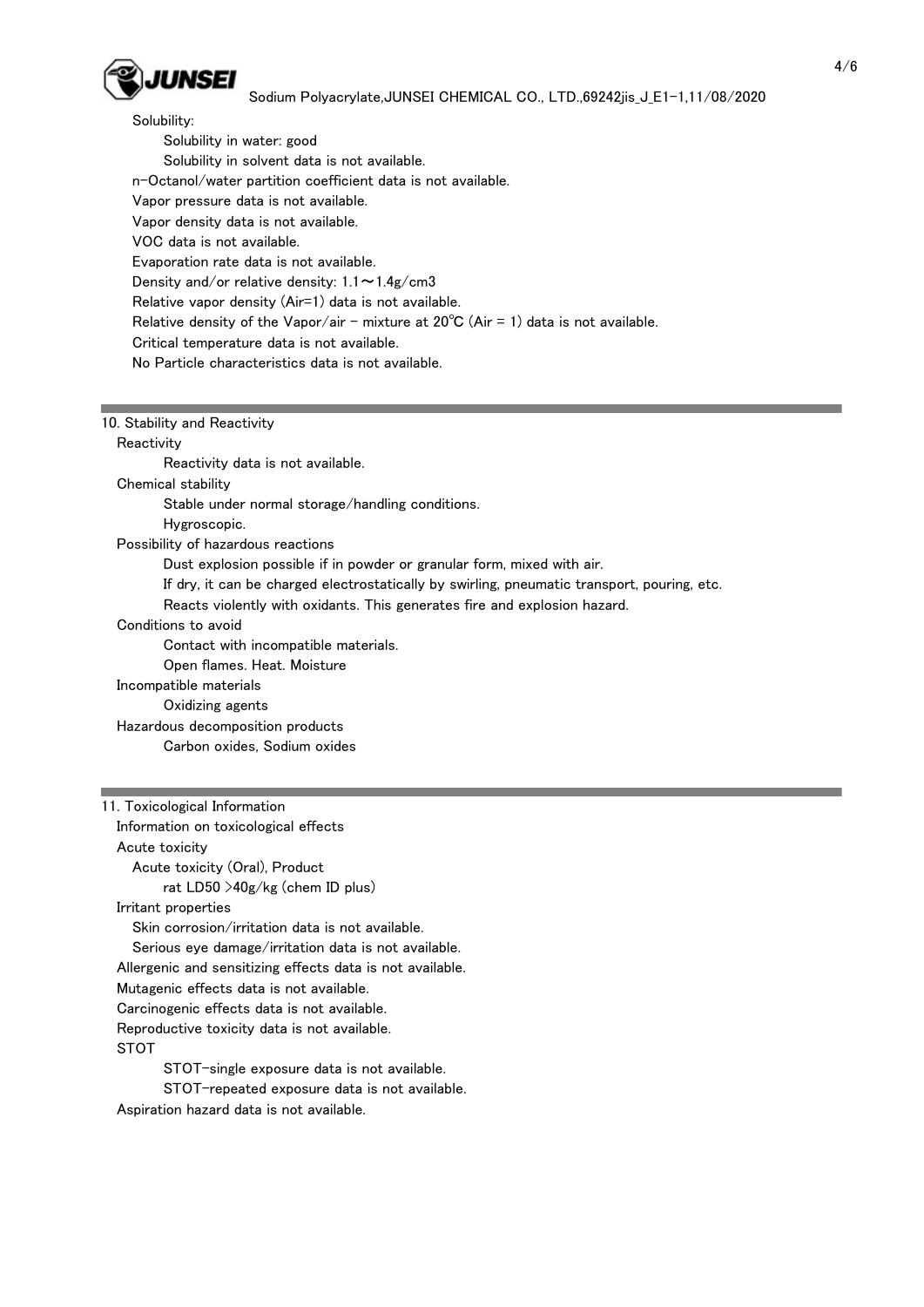

| 12. Ecological Information                                                                     |
|------------------------------------------------------------------------------------------------|
| Ecotoxicity                                                                                    |
| Ecotoxicity data is not available.                                                             |
| Persistence and degradability                                                                  |
| Persistence and degradability data is not available.                                           |
| Bioaccumulative potential                                                                      |
| Bioaccumulative potential data is not available.                                               |
| Mobility in soil                                                                               |
| Mobility in soil data is not available.                                                        |
| Other adverse effects                                                                          |
| Ozone depleting chemical data is not available.                                                |
|                                                                                                |
|                                                                                                |
| 13. Disposal considerations                                                                    |
| Description of waste residues and information on their safe handling and methods of disposal,  |
| including the disposal of any contaminated packaging                                           |
| Waste treatment methods                                                                        |
| Dispose of contents/container in accordance with local/national regulation.                    |
|                                                                                                |
| 14. Transport Information                                                                      |
| Not applicable to UN No., UN CLASS                                                             |
| Environmental hazards                                                                          |
| MARPOL Annex III - Prevention of pollution by harmful substances                               |
| Marine pollutants (yes/no) : no                                                                |
|                                                                                                |
|                                                                                                |
| 15. Regulatory Information                                                                     |
| Safety, health and environmental regulations/legislation specific for the substance or mixture |
| Environmental hazards                                                                          |
| Transport in bulk according to Annex II of MARPOL73/78 and IBC Code                            |
| Noxious Liquid; Cat. Z                                                                         |
| Sodium polyacrylate                                                                            |
| <b>US Federal Regulations</b>                                                                  |
| Chemicals listed in TSCA Inventory                                                             |
| Sodium polyacrylate                                                                            |
| Other regulatory information                                                                   |
| We are not able to check up the regulatory information with regard to the substances in        |
| your country or region, therefore, we request this matter would be filled by your              |
| responsibility.                                                                                |
| Regulatory information with regard to this substance in your country or in your region         |
| should be examined by your own responsibility.                                                 |
| Ensure this material in compliance with federal requirements and ensure conformity to local    |
| regulations.                                                                                   |
| Regulatory information in this section are limited to intentional ingredient(s), but does      |
| not contain information on non-intentional ingredients or impurities which are not informed    |
| by supplier(s).                                                                                |
|                                                                                                |
|                                                                                                |
| 16. Other information                                                                          |

Reference Book

 Globally Harmonized System of classification and labelling of chemicals, (6th ed., 2015), UN Recommendations on the TRANSPORT OF DANGEROUS GOODS 20th edit., 2017 UN